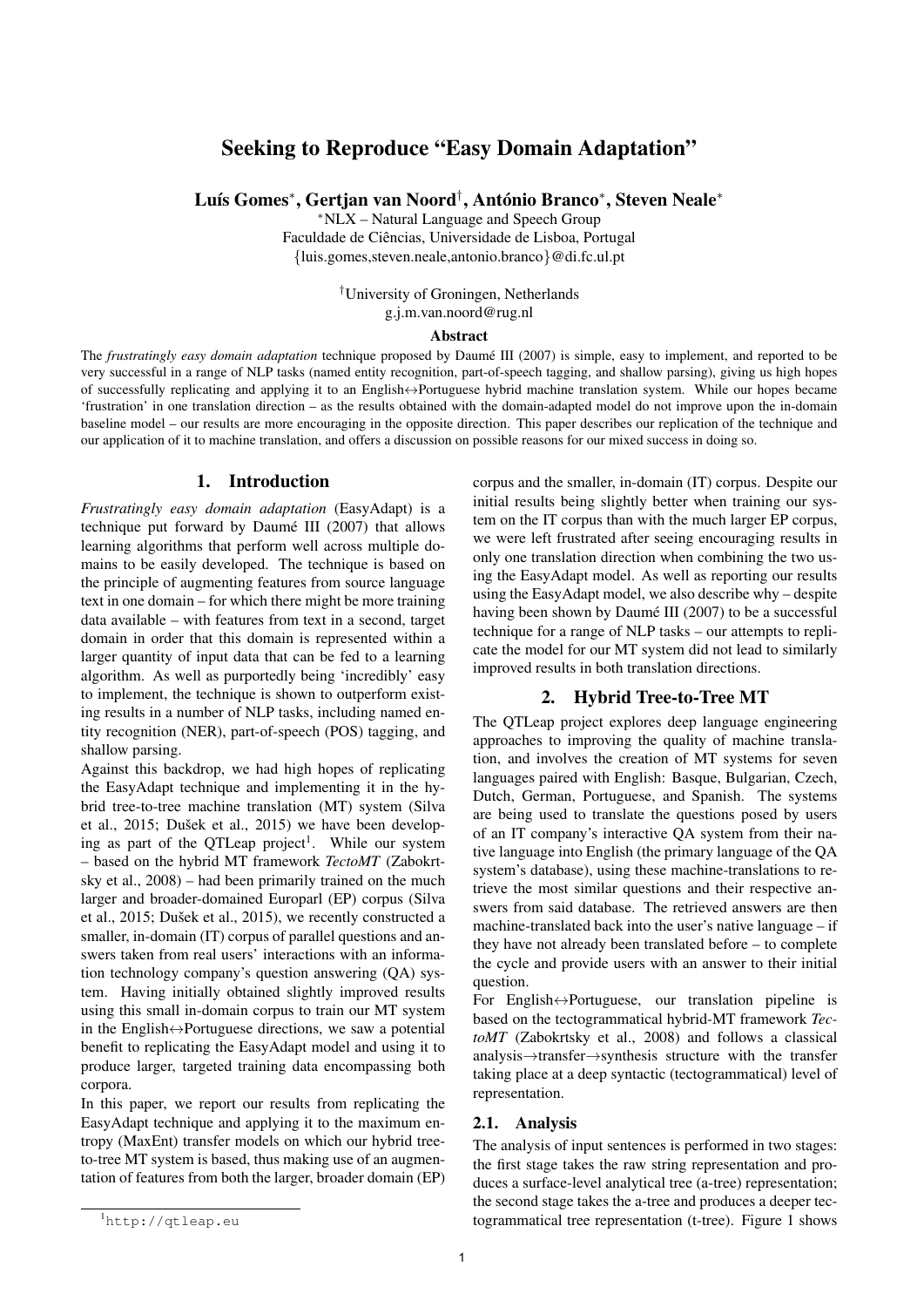

Figure 1: Trees at several stages of the analysis-transfer-synthesis of the pipeline.

the a-trees and t-trees of a short sentence as it is translated from English to Portuguese.

In the surface-level analytical tree representation of a sentence (a-tree), each word is represented by a node and the edges represent syntactic dependency relations. Nodes have several attributes, the most relevant being the lemma, part-of-speech tag, and morphosyntactic features (gender, number, tense, person, etc). By contrast, in the tectogrammatical tree representation (t-tree) only content words (nouns, pronouns, main verbs, adjectives and adverbs) are represented as nodes, but the t-tree may also contain nodes that have no corresponding word in the original sentence, such as nodes representing pro-dropped pronouns.

### 2.1.1. Surface-level analysis

For the initial surface-level analysis we use LX-Suite (Branco and Silva, 2006), a set of shallow processing tools for Portuguese that includes a sentence segmenter, a tokenizer, a PoS tagger, a morphological analyser and a dependency parser. All of the LX-Suite components have state-of-the-art performance. The trees produced by the dependecy parser are converted into the Universal Stanford Dependencies tagset (USD) proposed by de Marneffe et al. (2014). Additionally, the part-ofspeech and morphological feature tags are converted into the Interset tagset (Zeman, 2008).

### 2.1.2. Deeper analysis

The second analysis stage transforms the surface-level a-trees into deeper t-trees. This transformation is purely rule-based; some rules are language-specific, others are language-independent. The two most important transformations are: (1) drop nodes corresponding to non-content words (articles, prepositions, auxiliary verbs, etc) and (2) add nodes for pro-dropped pronouns. Because all TectoMTbased translation pipelines adopt a universal representation for a-trees (USD and Interset), the language-independent rules are shareable across pipelines, reducing the amount of work needed to add support for new languages.

### 2.2. Transfer

The transfer step is statistical and is responsible for transforming a source-language t-tree into a target-language t-tree. It is assumed that the source and target t-trees are isomorphic, which is true most of the time, given that at the tectogrammatical representation level, most languagedependent features have been abstracted away. Thus, the transformation of a source-language t-tree into a targetlanguage t-tree is done by statistically transferring node attributes (t-lemmas and formemes) and then reordering nodes as needed to meet the target-language word ordering rules. Some reorderings are encoded in formemes, as for example *adj:prenon* and *adj:postnom*, which represent prenominal and postnominal adjectives respectively.

#### 2.2.1. Transfer Models

The transfer models are multi-label classifiers that predict an attribute (t-lemma or formeme) of each target-language t-node given as input a set of attributes of the corresponding source-language t-node and its immediate neighbours (parent, siblings and children). There are separate models for predicting t-lemmas and formemes, but other than the different output labels, the input feature sets are identical. Two kinds of statistical models are employed and interpolated: (1) a *static* model that predicts output t-lemmas (or formeme) based solely on the source-language t-lemma (or formeme), i.e. without taking into account any other contextual feature, and (2) a *MaxEnt* model<sup>2</sup> that takes all contextual features into account.

### 2.3. Synthesis

The synthesis step of the pipeline is rule-based and relies on two pre-existing tools for Portuguese synthesis: a verbal conjugator (Branco and Nunes, 2012) and a nominal inflector (Martins, 2006). Besides these synthesis tools, there are rules for adding auxiliary verbs, articles and prepositions as needed to transform the deep tectogrammatical representation into a surface-level tree representation, which is then converted into the final string representation by concatenating nodes (words) in depth-first left-to-right tree-traversal ordering (adding spaces as needed).

<sup>&</sup>lt;sup>2</sup>there is one MaxEnt model for each distinct source-language t-lemma (or formeme) so, in fact, we have an ensemble of MaxEnt models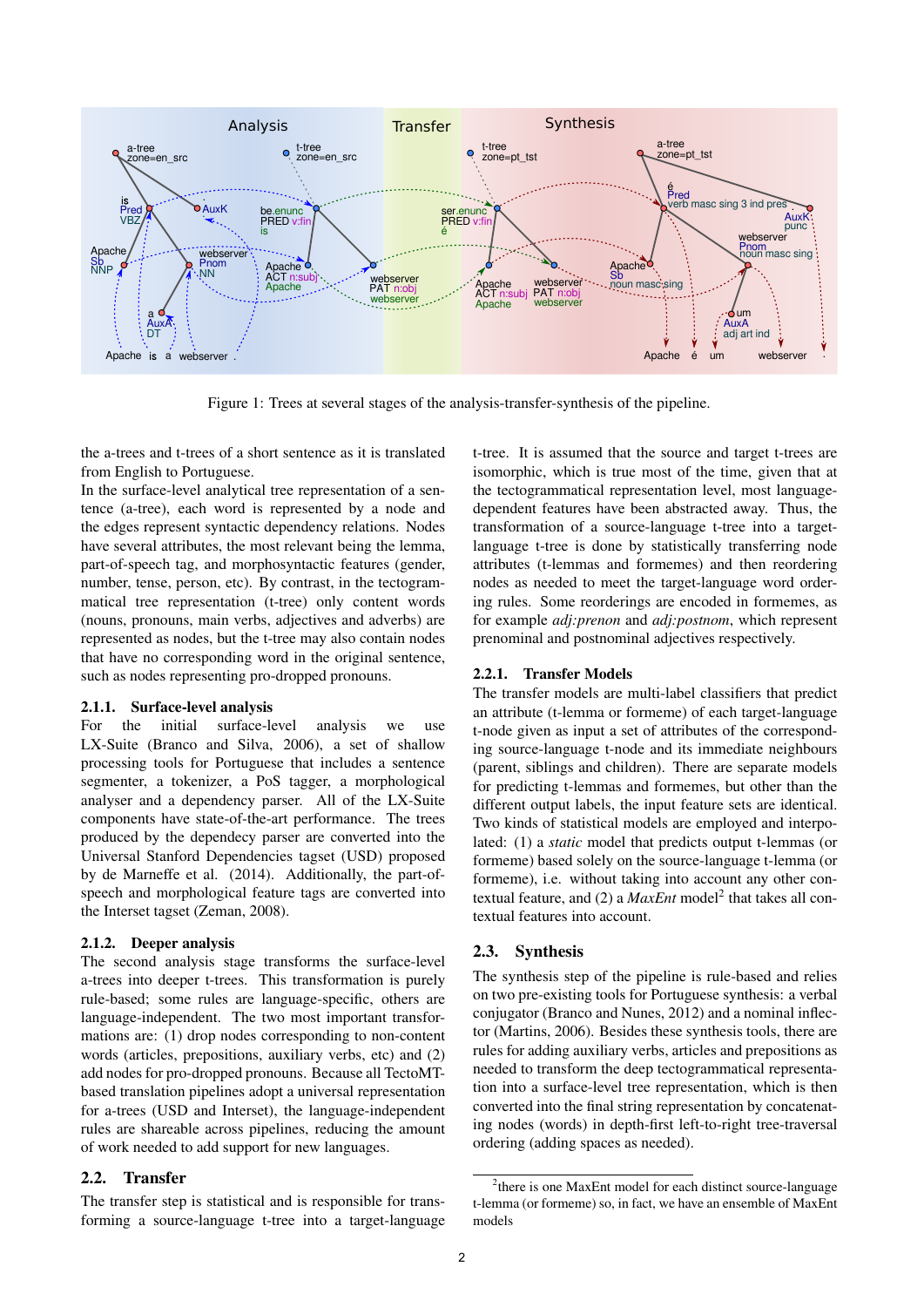# 3. Frustratingly Easy Domain Adaptation

The 'frustratingly easy domain adaptation' (EasyAdapt) technique (Daumé III, 2007) is a simple feature augmentation technique that can be used in combination with many learning algorithms. The application of EasyAdapt for various NLP tasks, including Named Entity Recognition, Partof-Speech Tagging, and Shallow Parsing was reported as successfull. Even if EasyAdapt is not directly applicable to the models typically used in Statistical Machine Translation, a similar approach has been shown to improve results for translation as well (Clark et al., 2012).

Although EasyAdapt has been developed in the context of domain adaptation, it is best described as a very simple, yet effective, multi-domain learning technique (Joshi et al., 2012). In EasyAdapt, each input feature is augmented with domain specific versions of it. If we have data from  $K$  domains, the augmented feature space will consist of  $K + 1$ copies of the original feature space. Each training/testing instance is associated with a particular domain, and therefore two versions of each feature are present for a given instance: the original, general, version and the domain specific version.

The classifier may learn that a specific feature is always important, regardless of the domain (and thus it will rely more on the general version of the feature), or it may learn that a specific feature is relevant only for particular domain(s) and thus rely more on the relevant domain specific features. As a result, we obtain a single model which encodes both generic properties of the task as well as domain specific preferences.

We implemented EasyAdapt in our MaxEnt transfer models by adding, for each original feature  $f$ , a feature  $f_d$  if the training/testing instance is from domain  $d$ . In the experiments below, there are only two domains, the IT domain, which we regard as in-domain for the translation system, and the EP domain, which is out-of-domain for our translation system.  $3$ .

### 4. Experiments

We performed a total of 24 experiments, evaluating four different models on three testsets (models and testsets outlined below) and in both translation directions – English→Portuguese and Portuguese→English.

### 4.1. Models

The smaller, in-domain parallel corpus we created for training the transfer models comprises 2000 questions and 2000 answers collected from real user interactions with the QA-based chat system used by an information technology company to provide technical assistance to its customers. The out-of-domain corpus is the English and Portuguesealigned version of Europarl (Koehn, 2005).

From these two corpora, we created four models: IT (trained with what we consider to be our in-domain data only, the 4000 sentences from the user interactions with the QA system), EP (trained with what we consider to be our out-of-domain data only, the Europarl corpus), IT+EP (a trivially domain-adapted model obtained by concatenating both the IT and the EP corpora), and finally the EasyAdapt model (a domain-adapted model created by using the EasyAdapt technique to combine features from both corpora).

### 4.2. Testsets

We have used three testsets for evaluation: IT (an indomain testset composed of 1000 questions and 1000 answers collected from the same real user interactions with the QA-based chat system as the previously described model, but with no overlap with the corpus used for training), News (an out-of-domain testset with 604 sentences from the news domain, created by manually translating a subset of the testset used in the WMT12 tasks<sup>4</sup> into Portuguese in the context of the QTLeap project), and EP (the first 1000 parallel sentences in English and Portuguese from the Europarl corpus).

Note that the News testset is from a different domain than either of the other two corpora (IT and EP) used for training – we wanted to experiment with this additional testset to see whether or not the EasyAdapt model is more general than the model obtained by simply concatenating both corpora  $(IT+EP)$ .

### 4.3. Results

Tables 1 and 2 show the BLEU (Papineni et al., 2002) and NIST (Doddington, 2002) scores obtained with the four models on the three testsets for the English→Portuguese and Portuguese→English translation directions respectively. Frustratingly, the EasyAdapt model did not outperform the baseline in-domain model (IT) on the indomain (IT) testset for English→Portuguese. However, the EasyAdapt model was the best performing model in the Portuguese→English direction. In this context, our initial goal of improving in-domain translation by learning from a larger out-of-domain corpus augmented with features from a smaller, targeted in-domain corpus using the EasyAdapt model has been met with mixed success.

For the better performing direction of Portuguese→English, the scores obtained using the EasyAdapt model outperform other models on all but the EP testset, for which they are only slightly behind. This suggests that in the scenario that we need to use a single model to translate two domains instead of a separate model for each domain – to ease memory concerns, perhaps – the EasyAdapt model would likely be a much better option than simply concatenating the corpora from both domains. Furthermore, the EasyAdapt model is the best performing model when translating texts from a third (News) domain.

# 5. Discussion

Although the EasyAdapt model was effective in the Portuguese→English direction, we were disappointed that the same good results were not obtained for in-domain translation in the English→Portuguese direction. Considering possible reasons for this, we note that the development

 $3B$ elow, we also apply our models to a third domain, News, but since we do not train on that domain, there is no point in having News-specific features

<sup>4</sup>http://www.statmt.org/wmt12/test.tgz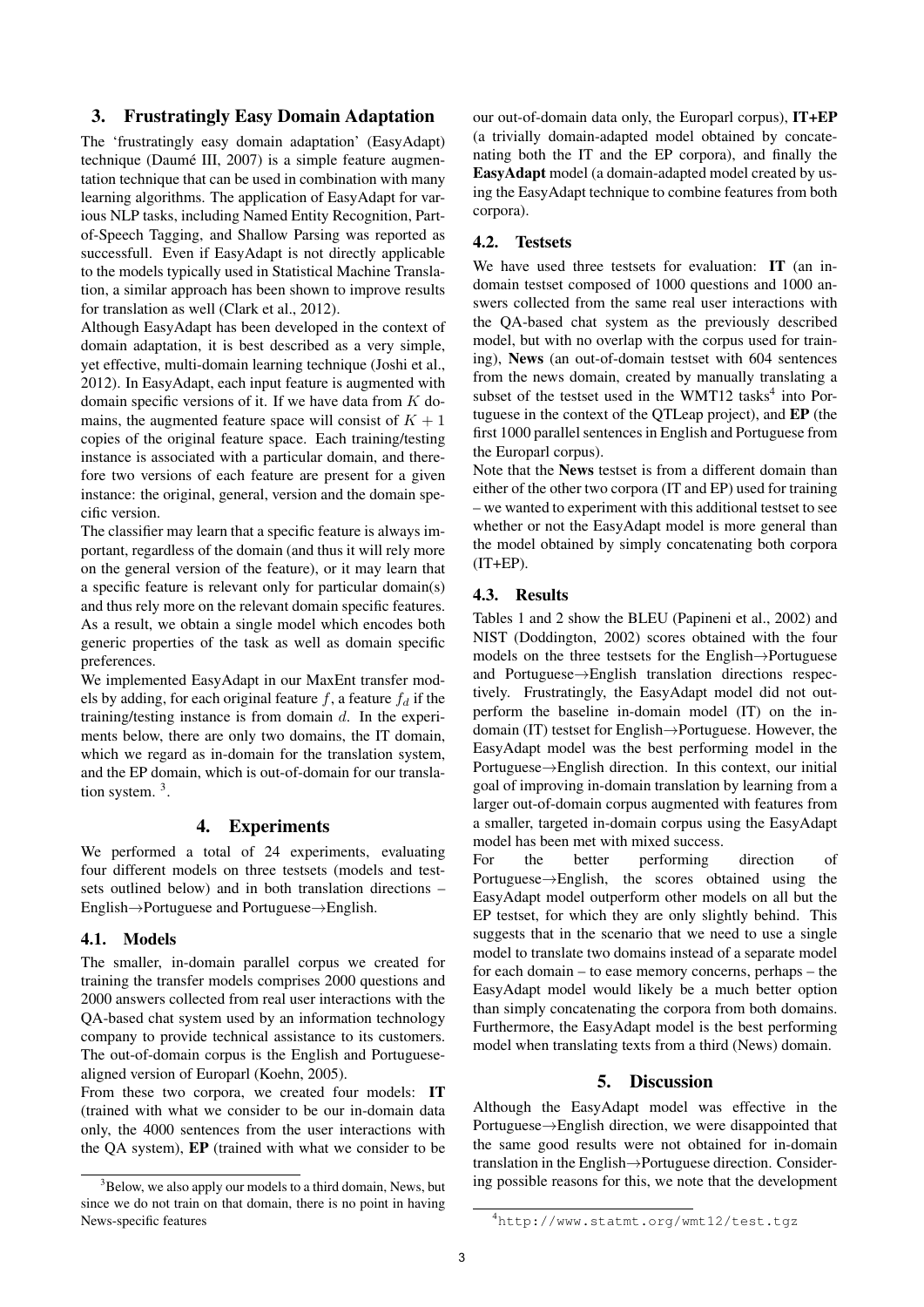of our hybrid MT system has so far been more heavily concentrated on the English→Portuguese direction given that – as described in section 2. – this is the direction whose translation will be presented to end users. As a result, the system was weaker in the Portuguese→English direction to begin with.

With this in mind, we expect that there is more room for the EasyAdapt model to impact on results in a positive manner in the Portuguese→English than in the English→Portuguese translation direction, and that this is why we see improvements in translation quality when using the model in this direction. This is also likely when we consider that the kinds of tasks for which Daumé III (2007) reported improved performance – pos tagging, shallow parsing etc. – are surface-level in nature, as are both the shallow-processing tasks used in the analysis phase and the rule-based components used in the synthesis phase of the hybrid MT system.

Considering the synthesis steps in particular, the fact that the Portuguese components used in the English→Portuguese direction are more matured and have received more attention than their Portuguese→English counterparts may simply mean that these components already perform well enough that no real improvements can be seen from using the EasyAdapt model, in contrast to the equivalent components in the opposite direction which are less mature and therefore improved by adopting the EasyAdapt model.

|           | <b>Testset</b> |             |             |             |             |      |  |  |
|-----------|----------------|-------------|-------------|-------------|-------------|------|--|--|
| Model     | IТ             |             | <b>News</b> |             | EP          |      |  |  |
|           | <b>BLEU</b>    | <b>NIST</b> | <b>BLEU</b> | <b>NIST</b> | <b>BLEU</b> | NIST |  |  |
| IТ        | 22.81          | 6.47        | 4.10        | 3.21        | 4.25        | 2.72 |  |  |
| EP        | 18.73          | 5.60        | 8.03        | 4.46        | 8.00        | 4.39 |  |  |
| $IT+EP$   | 21.25          | 6.09        | 7.84        | 4.43        | 7.89        | 4.36 |  |  |
| EasyAdapt | 22.63          | 6.44        | 8.13        | 4.40        | 7.82        | 4.43 |  |  |

Table 1: BLEU and NIST scores obtained with four transfer models (rows) in three different domain testsets (columns) for the English→Portuguese direction.

| Model     | <b>Testset</b> |             |             |             |             |             |  |  |
|-----------|----------------|-------------|-------------|-------------|-------------|-------------|--|--|
|           | IТ             |             | <b>News</b> |             | EP          |             |  |  |
|           | <b>BLEU</b>    | <b>NIST</b> | <b>BLEU</b> | <b>NIST</b> | <b>BLEU</b> | <b>NIST</b> |  |  |
| IТ        | 13.78          | 4.97        | 2.77        | 2.90        | 2.41        | 2.50        |  |  |
| EP        | 12.24          | 4.43        | 6.57        | 4.13        | 7.25        | 4.24        |  |  |
| $IT+EP$   | 13.30          | 4.78        | 6.46        | 4.11        | 7.09        | 4.18        |  |  |
| EasyAdapt | 14.13          | 5.13        | 6.81        | 4.18        | 7.13        | 4.25        |  |  |

Table 2: BLEU and NIST scores obtained with four transfer models (rows) in three different domain testsets (columns) for the Portuguese→English direction.

### 6. Conclusions

We have presented the results of our replication of the EasyAdapt (*frustatingly easy domain adaptaion*) technique and our integration of it into an English↔Portuguese hybrid machine translation system. We had high hopes that by replicating the technique, we would be able to combine features from the large out-of-domain (EP) corpus we had previously used to train our system with features from a small in-domain (IT) corpus constructed within the scope of the QTLeap project and see improved results by feeding this combination of features to our maxent-based transfer models during the training of the system.

Our efforts to reproduce the improvements of the EasyAdapt technique reported by Daumé III (2007) have been of mixed success in the context of machine translation. While we were able to improve the Portuguese→English translation of in-domain texts using the EasyAdapt technique compared to the in-domain trained baseline, the EasyAdapt model did not outperform the in-domain trained baseline in the English→Portuguese direction, which is currently our best performing of the two directions. Among other possible reasons for this, it may simply be the case that as Portuguese→English is our weaker translation direction, the EasyAdapt model has more room to make an impact on translations and less so in the more matured and refined pipeline for the English→Portuguese direction.

The EasyAdapt technique was reported to lead to better results in a number of NLP tasks by preparing domainadapted training data (Daumé III, 2007) but we have found it difficult to fully reproduce that success across the board in the machine translation context. These results highlight the importance of replicating techniques in different contexts to truly assess their suitability to and reproducibility of results across different scenarios.

# 7. Acknowledgements

The research leading to these results has received funding from the European Union's Seventh Framework Programme (FP7) under grant agreement  $n^{\circ}$  610516 (project QTLeap), and from the Portuguese Foundation for Science and Technology (FCT) under grant PTDC/EEI-SII/1940/2012 (project DP4LT).

#### 8. References

- Branco, A. and Nunes, F. (2012). Verb analysis in a highly inflective language with an mff algorithm. In *Computational Processing of the Portuguese Language*, pages 1–11. Springer.
- Branco, A. and Silva, J. (2006). A suite of shallow processing tools for Portuguese: LX-Suite. In *Proceedings of the 11th European Chapter of the Association for Computational Linguistics*, pages 179–182.
- Clark, J., Lavie, A., and Dyer, C. (2012). One system, many domains: Open-domain statistical machine translation via feature augmentation. In *AMTA 2012, Conference of the Association for Machine Translation in the Americas*, San Diego, October 28 – November 1.
- Daumé III, H. (2007). Frustratingly easy domain adaptation. *ACL 2007*, page 256.